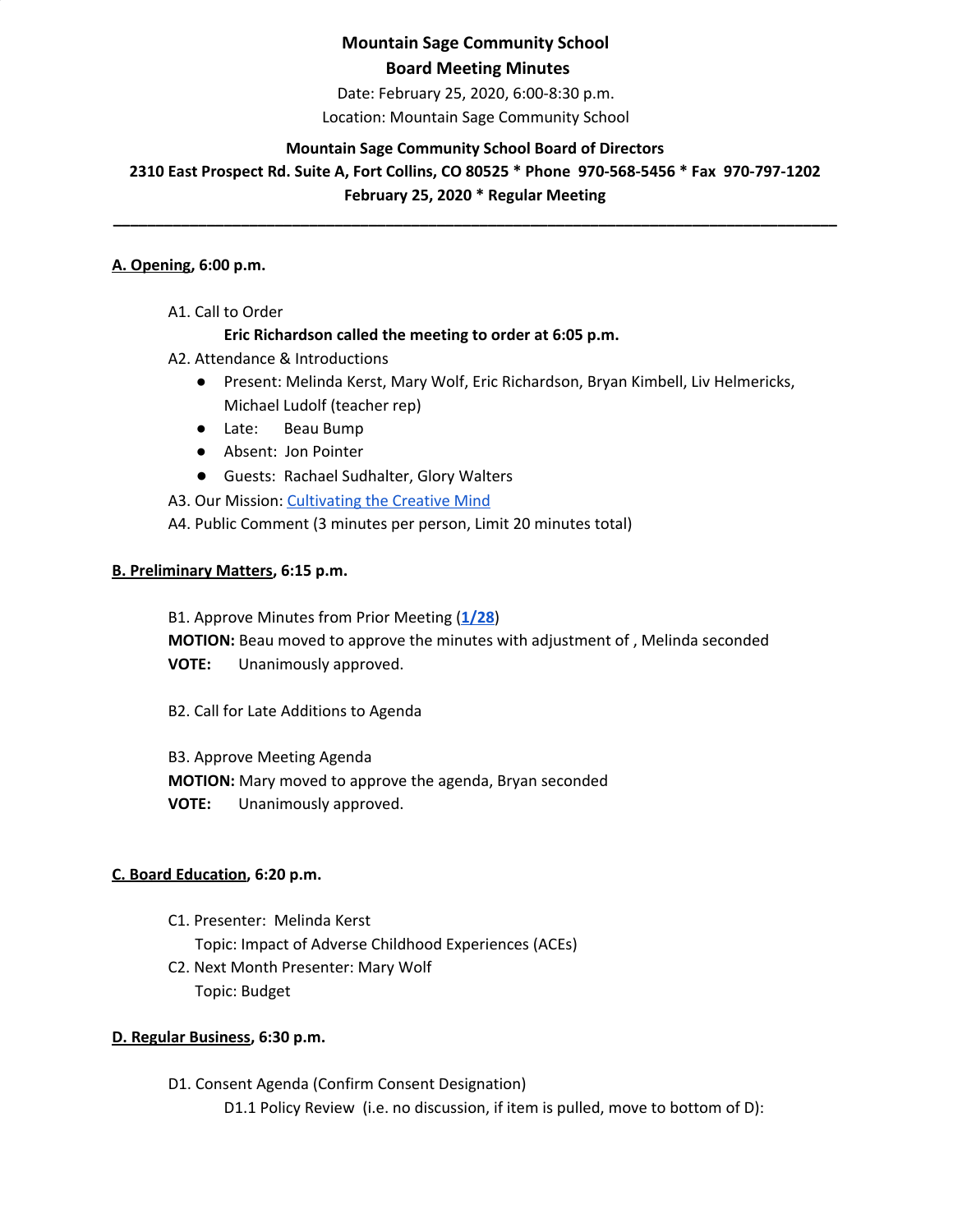Date: February 25, 2020, 6:00-8:30 p.m. Location: Mountain Sage Community School

D1.1.1 School Policies:

Eric: All policies were move to D4.5

### D2. Review [Strategic](https://drive.google.com/file/d/1bIEAL8S8NnDx9PPJRR79h1dLsXFMCh-t/view?usp=sharing) Plan

D2.1 From 1/28/20 Mtg.: Review and discuss plan in greater detail with dates in mind. Also discuss creating a sub-committee to keep tabs on the strategic plan and track progress. Assign a board member.

Beau & Bryan: Does not seem like a sub-committee is necessary. Bryan: If we are reporting from our committee updates on how we are making progress towards strategic plans that would seem sufficient.

Each area leader should provide updates on whether each

Should we have a deeper check-in on some interval during the year.

**AI: Eric** - Create a document containing the strategic plan elements for board members to add their comments to which will be linked into next month's agenda.

**AI: All Board Members** - For each board member responsible for strategic areas in the strategic plan review and report on progress as comments within the document that Eric will create.

#### D3. School Director's Report

D3.1 School Safety

Liv: An area that has been requiring a lot of time and attention recently.

D3.2 Organizational Development

Liv: Ironing out use of administrative staff and challenges related to space. Liv: Creating a scheduling school sub-committee with some of the staff.

D3.3 Alliance for Public Waldorf Membership

Visited last Thursday, toured school with Nancy Sexton, discussed the membership process. 7 of 50 Alliance schools have completed the self-study process (12-18mo). Once a self-study is completed the Alliance will visit, review, and decide on a schools membership level. Working with the private school organization ASNA on what is required to be considered a public Waldorf school. Still exploring if and when it might make sense to undertake this process.

June - Joint Conference in Chicago celebrating 100 Years of Waldorf. <https://www.waldorfeducation.org/waldorf100/2020-waldorf100-conference>

Eric: Board took a 15 minute break at 7:15pm

#### D4. Committee Updates

D4.1 Finance Committee Update ([report\)](https://drive.google.com/open?id=1qgpApbHD3p7cueDy3IesW5lRld4soAaGRzanFYJjxaI)

D4.2 Facilities Committee Update Update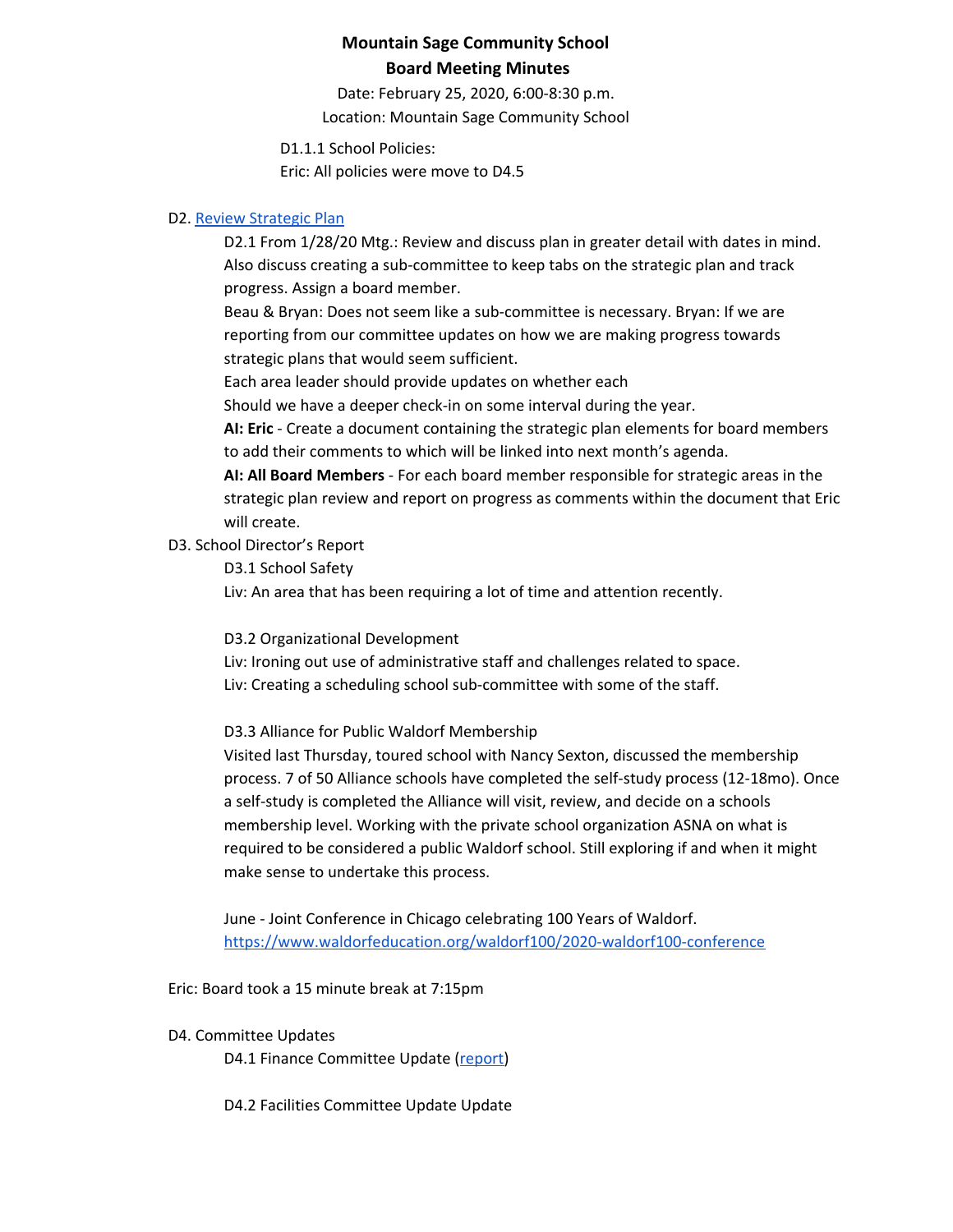Date: February 25, 2020, 6:00-8:30 p.m. Location: Mountain Sage Community School

Bryan: Moving forward working with John Emmerling. Drafting an agreement for professional consulting services.

D4.3 School Accountability Committee Update

Liv: No meeting since previous board meeting. Next meeting on March 11th.

D4.4 Board Logistics Committee Update ([report](https://docs.google.com/document/d/1zEFiwrOnUdYhrpQ_ny0fmi_Ot2oJ8BKDkrCUU7Bh1Ds/edit?usp=sharing))

AI: Melinda - Send link to Survey Monkey results D4.4.1 Board Candidate Interest: Rachael Sudhalter has submitted pre-reqs Eric: Bryan will be on this year's election ballot. Other candidates? Mary: Recommend leaving the "election spots" open until our April board meeting. No objections.

**AI: All Board Members** - Review Candidate Information prior to April meeting. D4.5 School Policy Discussion: [IGF-R](https://drive.google.com/open?id=1miaI655qSVx0mkoge_Ogf0wfQe_WHysQOHWy3E8vP_4), [IJOA](https://drive.google.com/open?id=127iMJeasFSKC9cgptf53Po-Lt65l7qPxlFaFTCDx8Bc), [IJOA-R,](https://drive.google.com/open?id=10D8cL9gSGsZ4qw0McfOHYMYGB72Y2tjHtReRjqjzPfw) [KEC,](https://drive.google.com/open?id=108m23bf4wN-nGySmWFhaqPyzr6OifhWuoCBYjYqfRoE) [KEF](https://drive.google.com/open?id=1PkGD_XBOAP-jL2JqiAmeD62EL9Bty99a5dJvoddx_ho), [KEF-E](https://drive.google.com/open?id=1gyWLSVji-NgBz--ucR7Yg7-mEroi6UyBq1-j4_SS3as), [KJ-R](https://docs.google.com/document/d/1Y4ZRTfhnfaBxuilXfk0sCEiIzcjzBLQFw72AJVi7ZmQ)

Eric: Recommendation to follow recommendation for KEF-E (adopt KEC-E language). Move forward and replace text.

Policies to be reviewed during board working session on 3/

### D5. Items of the Month (from Board [calendar](https://docs.google.com/document/d/12S6s-qevYMsnj8Cr2yw6uMO7S7hL3gz2oKvXZk5ZndQ/edit?usp=sharing))

D5.1 - Feb - First Draft of Budget - will do in March

D5.2 - Feb - Summarize Parent and Faculty Survey Results

D5.3 - Feb - Director Evaluation feedback solicited ([Survey\)](https://docs.google.com/forms/d/1PVNUlIp4VGteje_qcV2eTH0QZbTmpTeMhtKWTywALRk/edit) and collected from faculty,

board, admin staff, PSD contacts, special volunteers, and director's mentor.

D5.3.1 Board vote to approve Survey pursuant to Director [Evaluation](https://docs.google.com/document/d/1UdgmXYE3posfh2bNuV6KAWxQvELogqQaY_AxWWZ-ydc/edit) Process. **MOTION:** Beau moved to approve the Director Evaluation Process, Bryan seconded

**VOTE:** Unanimously approved.

D5.4 - Feb - Town Hall Meeting - Feedback?

Low attendance.

Brian: Could we build engagement through outreach such as soliciting questions ahead of time? Eric: More promotion of the event.

- D5.5 Mar Policy review check-in: where are we, what's left
- D5.6 Mar Director Evaluation -- survey results shared with Board.
- D5.7 Mar Final budget review and approval by the board
- D5.8 Mar Director Evaluation -- Executive Session Conversation.

D5.9 - Mar - Colorado League of Charter Schools Conference

- D6. Scheduling Matters
- D7. Miscellaneous

D7.1 Vote to either fill or not fill the board position vacated by Hillary Mizia.

**MOTION:** Beau moved to approve that we do not appoint a replacement (to remain open to be filled at a later date), seconded by Mary

**VOTE:** Unanimously approved.